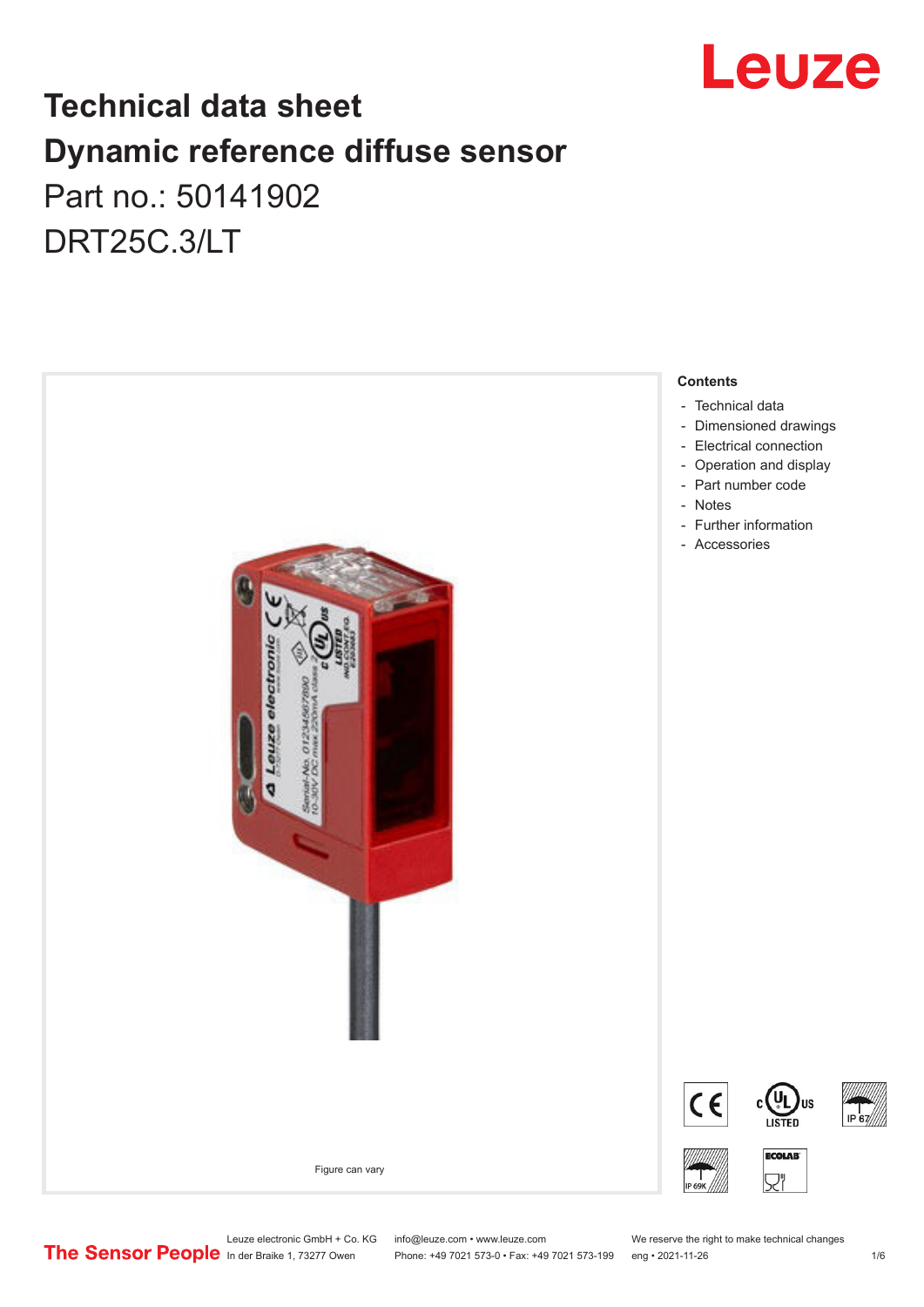### <span id="page-1-0"></span>**Technical data**

# Leuze

| <b>Basic data</b>                              |                                                           |  |
|------------------------------------------------|-----------------------------------------------------------|--|
| <b>Series</b>                                  | 25C                                                       |  |
| <b>Operating principle</b>                     | Reference teach on background                             |  |
| <b>Special version</b>                         |                                                           |  |
| <b>Special version</b>                         | Teach input                                               |  |
| <b>Optical data</b>                            |                                                           |  |
| <b>Operating range</b>                         | Max. distance to reference surface                        |  |
| <b>Operating range</b>                         | $0.050.2$ m                                               |  |
| <b>Adjustment range</b>                        | 50  200 mm                                                |  |
| <b>Light source</b>                            | LED, Red                                                  |  |
| Wavelength                                     | 645 nm                                                    |  |
| <b>Transmitted-signal shape</b>                | Pulsed                                                    |  |
| <b>LED</b> group                               | Exempt group (in acc. with EN 62471)                      |  |
| <b>Electrical data</b>                         |                                                           |  |
| <b>Protective circuit</b>                      | Polarity reversal protection<br>Short circuit protected   |  |
| Performance data                               |                                                           |  |
| Supply voltage U <sub>B</sub>                  | 12  30 V, DC, Incl. residual ripple                       |  |
| <b>Residual ripple</b>                         | 0  15 %, From $U_{\rm B}$                                 |  |
| <b>Open-circuit current</b>                    | 040mA                                                     |  |
|                                                |                                                           |  |
| <b>Inputs</b>                                  |                                                           |  |
| Number of teach inputs                         | 1 Piece(s)                                                |  |
|                                                |                                                           |  |
| <b>Teach inputs</b>                            |                                                           |  |
| <b>Voltage type</b>                            | <b>DC</b>                                                 |  |
| <b>Switching voltage</b>                       | high: $\geq 10V$<br>Low: $\leq$ 2V                        |  |
| Input resistance                               | $22,000 \Omega$                                           |  |
|                                                |                                                           |  |
| Teach input 1                                  |                                                           |  |
| <b>Function</b>                                | Keyboard lockout                                          |  |
|                                                | Setting the teach levels                                  |  |
| <b>Active switching state</b>                  | High                                                      |  |
|                                                |                                                           |  |
| Outputs                                        |                                                           |  |
| Number of digital switching outputs 1 Piece(s) |                                                           |  |
| Switching outputs                              |                                                           |  |
| Voltage type                                   | DC                                                        |  |
| Switching current, max.                        | 100 mA                                                    |  |
| <b>Switching voltage</b>                       | high: $\geq (U_{B} - 2.5V)$                               |  |
|                                                | low: $\leq 2.5V$                                          |  |
|                                                |                                                           |  |
| Switching output 1                             |                                                           |  |
| <b>Switching element</b>                       | Transistor, Push-pull                                     |  |
| <b>Switching principle</b>                     | IO-Link / light switching (PNP)/dark swit-<br>ching (NPN) |  |
| <b>Timing</b>                                  |                                                           |  |
| <b>Switching frequency</b>                     | 750 Hz, (Teach level 1: 500 Hz)                           |  |
| <b>Response time</b>                           | $0.66$ ms                                                 |  |
| Readiness delay                                | 300 ms                                                    |  |
|                                                |                                                           |  |

| <b>IO-Link</b>           |                  |
|--------------------------|------------------|
| <b>COM</b> mode          | COM <sub>3</sub> |
| Min. cycle time          | $COM3 = 0.4$ ms  |
| <b>Frame type</b>        | 2.5              |
| Specification            | V1.1             |
| Device ID                | 2142             |
| SIO-mode support         | Yes              |
| Process data IN          | 8 bit            |
| Process data OUT         | 8 bit            |
| Dual-core operating mode | No               |

### **Connection**

| <b>Connection 1</b>                 |                                                         |  |
|-------------------------------------|---------------------------------------------------------|--|
| <b>Function</b>                     | Signal IN                                               |  |
|                                     | Signal OUT                                              |  |
|                                     | Voltage supply                                          |  |
| <b>Type of connection</b>           | Cable                                                   |  |
| <b>Cable length</b>                 | 2.000 mm                                                |  |
| <b>Sheathing material</b>           | <b>PUR</b>                                              |  |
| Cable color                         | <b>Black</b>                                            |  |
| Number of conductors                | 4-wire                                                  |  |
| Wire cross section                  | $0.2$ mm <sup>2</sup>                                   |  |
|                                     |                                                         |  |
| <b>Mechanical data</b>              |                                                         |  |
| Dimension (W x H x L)               | 15 mm x 42.7 mm x 30 mm                                 |  |
| <b>Housing material</b>             | <b>Plastic</b>                                          |  |
| <b>Plastic housing</b>              | <b>ABS</b>                                              |  |
| Lens cover material                 | <b>Plastic</b>                                          |  |
| Net weight                          | 55 q                                                    |  |
| <b>Housing color</b>                | Red                                                     |  |
| <b>Type of fastening</b>            | Through-hole mounting with M4 thread                    |  |
|                                     | Via optional mounting device                            |  |
| <b>Compatibility of materials</b>   | <b>ECOLAB</b>                                           |  |
| <b>Operation and display</b>        |                                                         |  |
| Type of display                     | LED                                                     |  |
| <b>Number of LEDs</b>               | 2 Piece(s)                                              |  |
| <b>Operational controls</b>         | Teach button                                            |  |
| Function of the operational control | Teach-in on reference surface                           |  |
| Environmental data                  |                                                         |  |
| Ambient temperature, operation      | -10  50 °C, Temperature compensation<br>$+15^{\circ}$ C |  |
| Ambient temperature, storage        | $-40$ 70 °C                                             |  |
| <b>Certifications</b>               |                                                         |  |

| Degree of protection     | IP 67         |
|--------------------------|---------------|
|                          | IP 69K        |
| <b>Protection class</b>  | Ш             |
| <b>Certifications</b>    | c UL US       |
| <b>Standards applied</b> | IEC 60947-5-2 |

#### **Interface**

**Type** IO-Link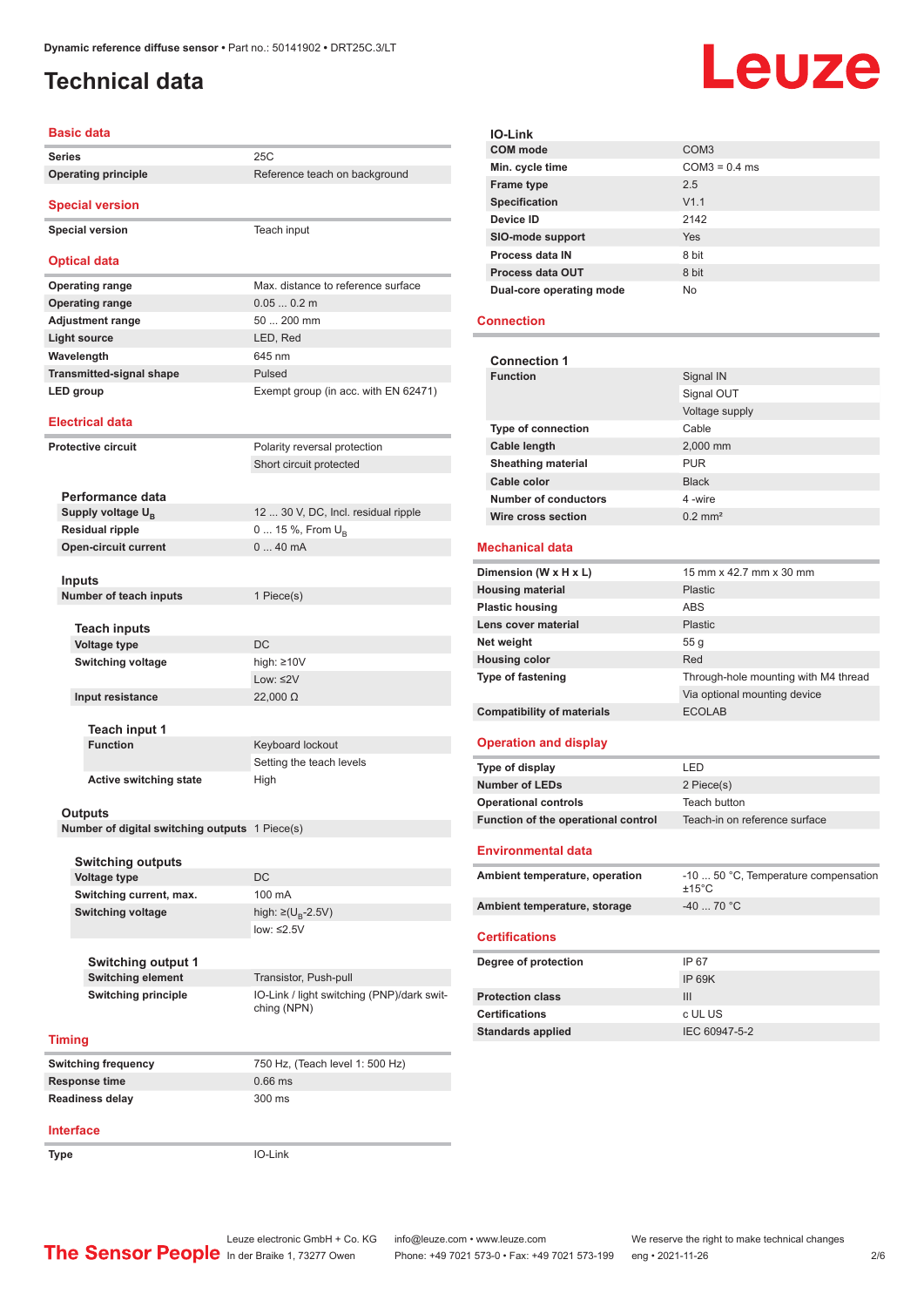### <span id="page-2-0"></span>**Technical data**

| <b>Customs tariff number</b> | 85365019 |
|------------------------------|----------|
| eCl@ss 5.1.4                 | 27270903 |
| eCl@ss 8.0                   | 27270903 |
| eCl@ss 9.0                   | 27270903 |
| eCl@ss 10.0                  | 27270903 |
| eCl@ss 11.0                  | 27270903 |
| <b>ETIM 5.0</b>              | EC001821 |
| <b>ETIM 6.0</b>              | EC001821 |
| <b>ETIM 7.0</b>              | EC001821 |

### **Dimensioned drawings**

All dimensions in millimeters



- A Green LED
- B Yellow LED
- C Optical axis
- C1 Receiver C2 Transmitter
- D Range adjustment

Leuze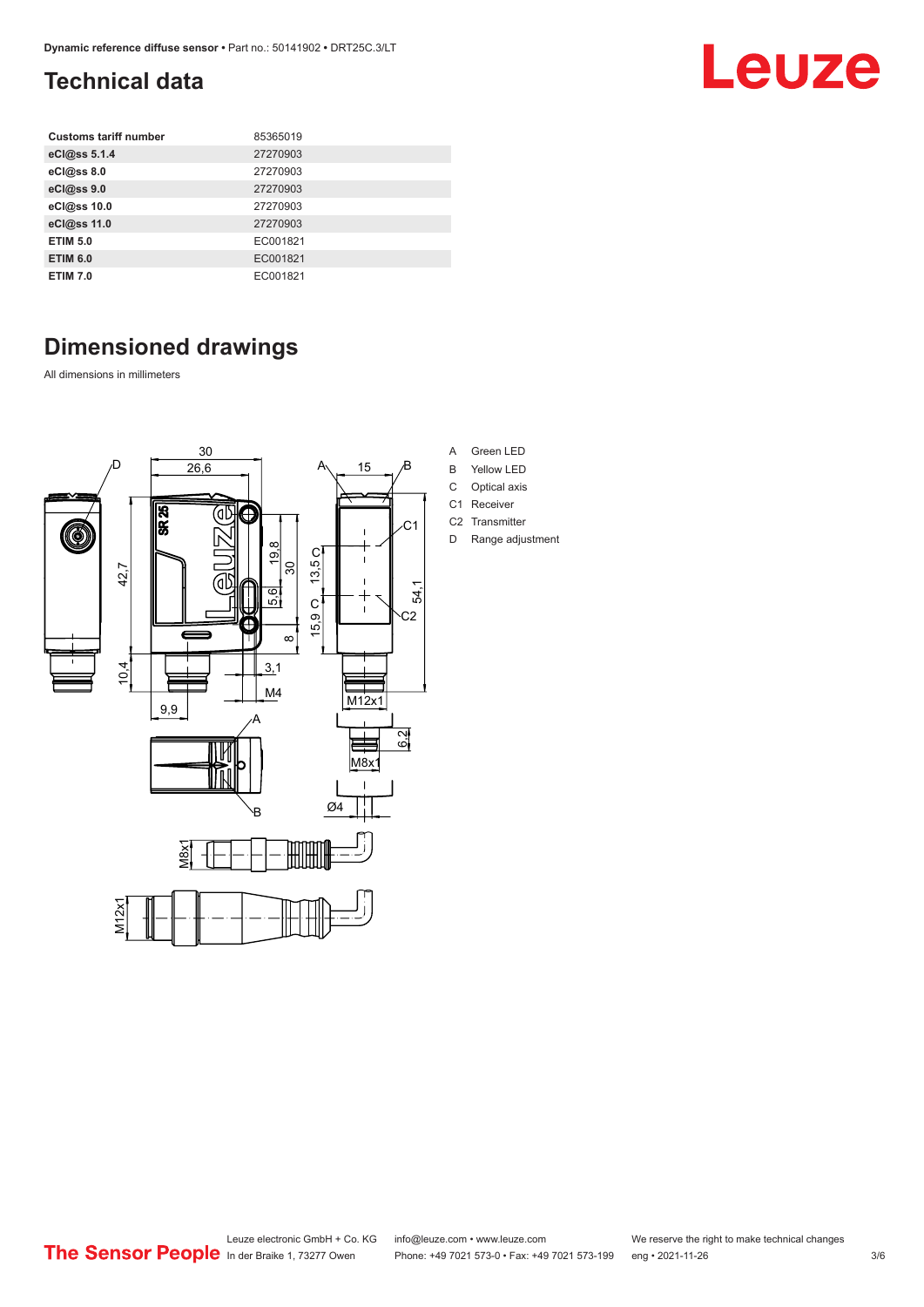### <span id="page-3-0"></span>**Electrical connection**

#### **Connection 1**

| <b>Function</b>             | Signal IN             |
|-----------------------------|-----------------------|
|                             | Signal OUT            |
|                             | Voltage supply        |
| Type of connection          | Cable                 |
| Cable length                | 2,000 mm              |
| <b>Sheathing material</b>   | <b>PUR</b>            |
| Cable color                 | <b>Black</b>          |
| <b>Number of conductors</b> | 4 -wire               |
| Wire cross section          | $0.2$ mm <sup>2</sup> |

#### **Conductor color Conductor assignment**

| <b>Brown</b> | V+              |
|--------------|-----------------|
| White        | Teach-in        |
| <b>Blue</b>  | <b>GND</b>      |
| <b>Black</b> | IO-Link / OUT 1 |

### **Operation and display**

| <b>LED</b>     | <b>Display</b>           | Meaning               |
|----------------|--------------------------|-----------------------|
|                | Green, continuous light  | Operational readiness |
| $\overline{2}$ | Yellow, continuous light | Object detected       |

### **Part number code**

Part designation: **AAA25C d EE-f.GGH/iJ-K**

| AAA25C    | Operating principle / construction<br>HT25C: Diffuse reflection sensor with background suppression<br>PRK25C: Retro-reflective photoelectric sensor with polarization filter<br>LS25C: Throughbeam photoelectric sensor transmitter<br>LE25C: Throughbeam photoelectric sensor receiver<br>DRT25C: Dynamic reference diffuse sensor                                                                                                                                                                |
|-----------|----------------------------------------------------------------------------------------------------------------------------------------------------------------------------------------------------------------------------------------------------------------------------------------------------------------------------------------------------------------------------------------------------------------------------------------------------------------------------------------------------|
| d         | Light type<br>$n/a$ : red light<br>I: infrared light                                                                                                                                                                                                                                                                                                                                                                                                                                               |
| <b>EE</b> | <b>Light source</b><br>n/a: LED<br>L1: laser class 1<br>L <sub>2</sub> : laser class 2                                                                                                                                                                                                                                                                                                                                                                                                             |
| f         | Preset range (optional)<br>n/a: operating range acc. to data sheet<br>xxxF: Preset range [mm]                                                                                                                                                                                                                                                                                                                                                                                                      |
| GG        | Equipment<br>A: Autocollimation principle (single lens)<br>S: small light spot<br>D: Detection of stretch-wrapped objects<br>X: extended model<br>HF: Suppression of HF illumination (LED)<br>XL: Extra long light spot<br>T: autocollimation principle (single lens) for highly transparent bottles without tracking<br>TT: autocollimation principle (single lens) for highly transparent bottles with tracking<br>F: Foreground suppression<br>R: greater operating range<br>SL: Slit diaphragm |
| н         | Operating range adjustment<br>1: 270° potentiometer<br>2: multiturn potentiometer<br>3: teach-in via button<br>R: greater operating range                                                                                                                                                                                                                                                                                                                                                          |

#### Leuze electronic GmbH + Co. KG info@leuze.com • www.leuze.com We reserve the right to make technical changes<br>
The Sensor People in der Braike 1, 73277 Owen Phone: +49 7021 573-0 • Fax: +49 7021 573-199 eng • 2021-11-26 Phone: +49 7021 573-0 • Fax: +49 7021 573-199 eng • 2021-11-26 4/6

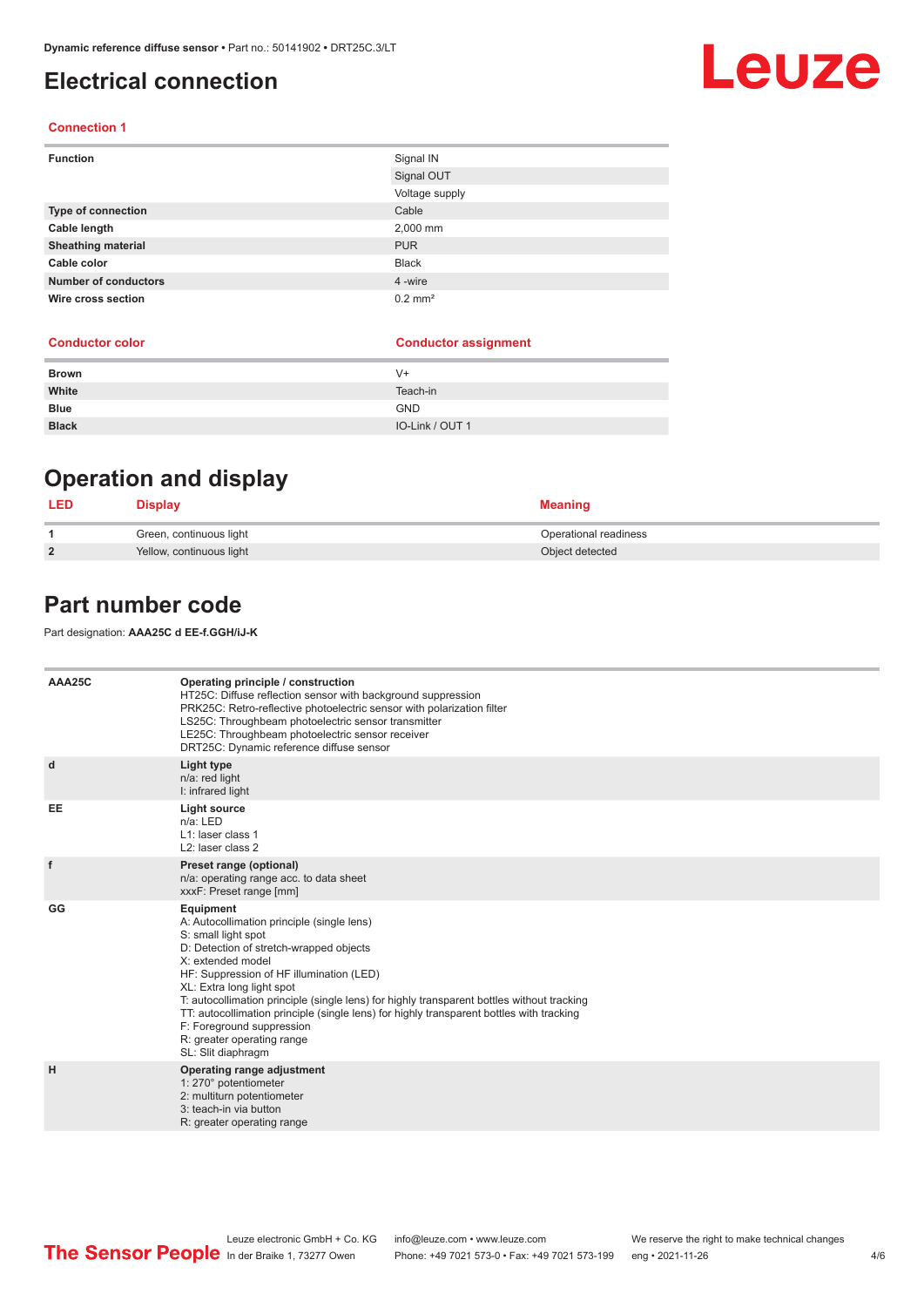### <span id="page-4-0"></span>**Part number code**



| -i | Switching output/function OUT 1/IN: Pin 4 or black conductor<br>2: NPN transistor output, light switching<br>N: NPN transistor output, dark switching<br>4: PNP transistor output, light switching<br>P: PNP transistor output, dark switching<br>X: pin not used<br>8: activation input (activation with high signal)<br>L: IO-Link interface (SIO mode: PNP light switching, NPN dark switching)<br>6: push-pull switching output, PNP light switching, NPN dark switching<br>G: Push-pull switching output, PNP dark switching, NPN light switching |
|----|--------------------------------------------------------------------------------------------------------------------------------------------------------------------------------------------------------------------------------------------------------------------------------------------------------------------------------------------------------------------------------------------------------------------------------------------------------------------------------------------------------------------------------------------------------|
| J  | Switching output / function OUT 2/IN: pin 2 or white conductor<br>2: NPN transistor output, light switching<br>N: NPN transistor output, dark switching<br>4: PNP transistor output, light switching<br>P: PNP transistor output, dark switching<br>W: warning output<br>X: pin not used<br>6: push-pull switching output, PNP light switching, NPN dark switching<br>T: teach-in via cable<br>G: Push-pull switching output, PNP dark switching, NPN light switching                                                                                  |
| κ  | <b>Electrical connection</b><br>n/a: cable, standard length 2000 mm, 4-wire<br>200-M12: cable, length 200 mm with M12 connector, 4-pin, axial (plug)<br>M8: M8 connector, 4-pin (plug)<br>M12: M12 connector, 4-pin (plug)<br>200-M8: cable, length 200 mm with M8 connector, 4-pin, axial (plug)                                                                                                                                                                                                                                                      |
|    | <b>Note</b>                                                                                                                                                                                                                                                                                                                                                                                                                                                                                                                                            |
|    | $\&$ A list with all available device types can be found on the Leuze website at www.leuze.com.                                                                                                                                                                                                                                                                                                                                                                                                                                                        |

### **Notes**

| <b>Observe intended use!</b>                                                                                                                                                                                                  |
|-------------------------------------------------------------------------------------------------------------------------------------------------------------------------------------------------------------------------------|
| $\%$ This product is not a safety sensor and is not intended as personnel protection.<br>$\%$ The product may only be put into operation by competent persons.<br>♦ Only use the product in accordance with its intended use. |

### **Further information**

• Light source: Average life expectancy 100,000 h at an ambient temperature of 25 °C